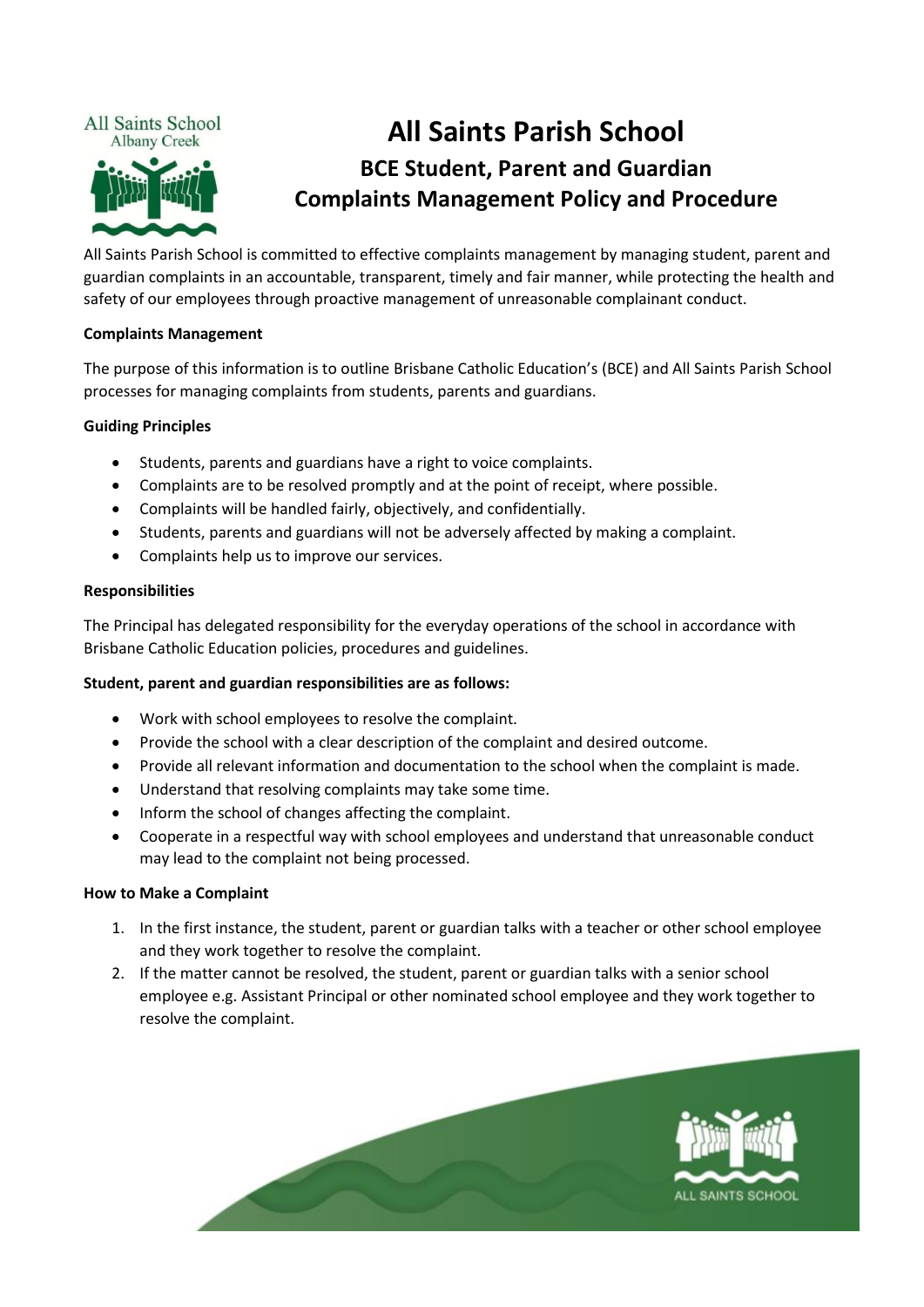3. If the matter cannot be resolved, the student, parent or guardian talks with the Principal and they work together to resolve the complaint.

## **Request for Review**

If dissatisfied with the school's complaints processes, a student, parent or guardian may submit a written request for a review to the Principal. Complaints about the Principal must be submitted in writing to Brisbane Catholic Education School Operations, GPO Box 1201, Brisbane, QLD, 4001. Complaints Management Procedures Page 37 2019 Family Handbook.

### **Response Timeframes**

The time required to resolve a complaint depends on the complexity and nature of the complaint, as well as employee availability. Receipt of a complaint will be acknowledged as soon as possible. Additional time may be required if a complaint is submitted toward the end of a school term, or outside of school terms.

#### **Resolution**

A complaint is resolved when the complaint has been handled through the school's complaints processes and in accordance with the school's complaints procedure and the BCE Student, Parent and Guardian Complaints Management policy and procedure.

### **Unreasonable Conduct**

- Unreasonable complainant conduct involves actions or behaviours which raise significant health, safety, resources or equity issues for BCE. Unreasonable complainant conduct includes:
- Unreasonable persistence: for example, making excessive and unnecessary phone calls or emails. Unreasonable demands: for example, demanding a different process or more reviews than allowed for by the school's complaints procedure and/or BCE's Student, Parent and Guardian Complaints Management policy and procedure or demanding a different outcome without demonstrating the original decision of the school was incorrect or unfair.
- Lack of cooperation: for example, refusing to identify the problem or providing disorganised information.
- Unreasonable arguments: for example, making irrational or illogical claims.
- Unreasonable behaviours: for example, aggression or violence to BCE employees or threatening to harm BCE employees, self or others.

Please cooperate in a respectful way with school employees. The benefits of having open, honest and sensible communication, in regard to complaints, helps the process progress and resolve safely and effectively.

# **Complaints Scope**

Complaints by a student, parent or guardian expressing dissatisfaction about a service, decision or action of an All Saints Parish School employee, and the student, parent or guardian is directly affected by the service, decision or action.